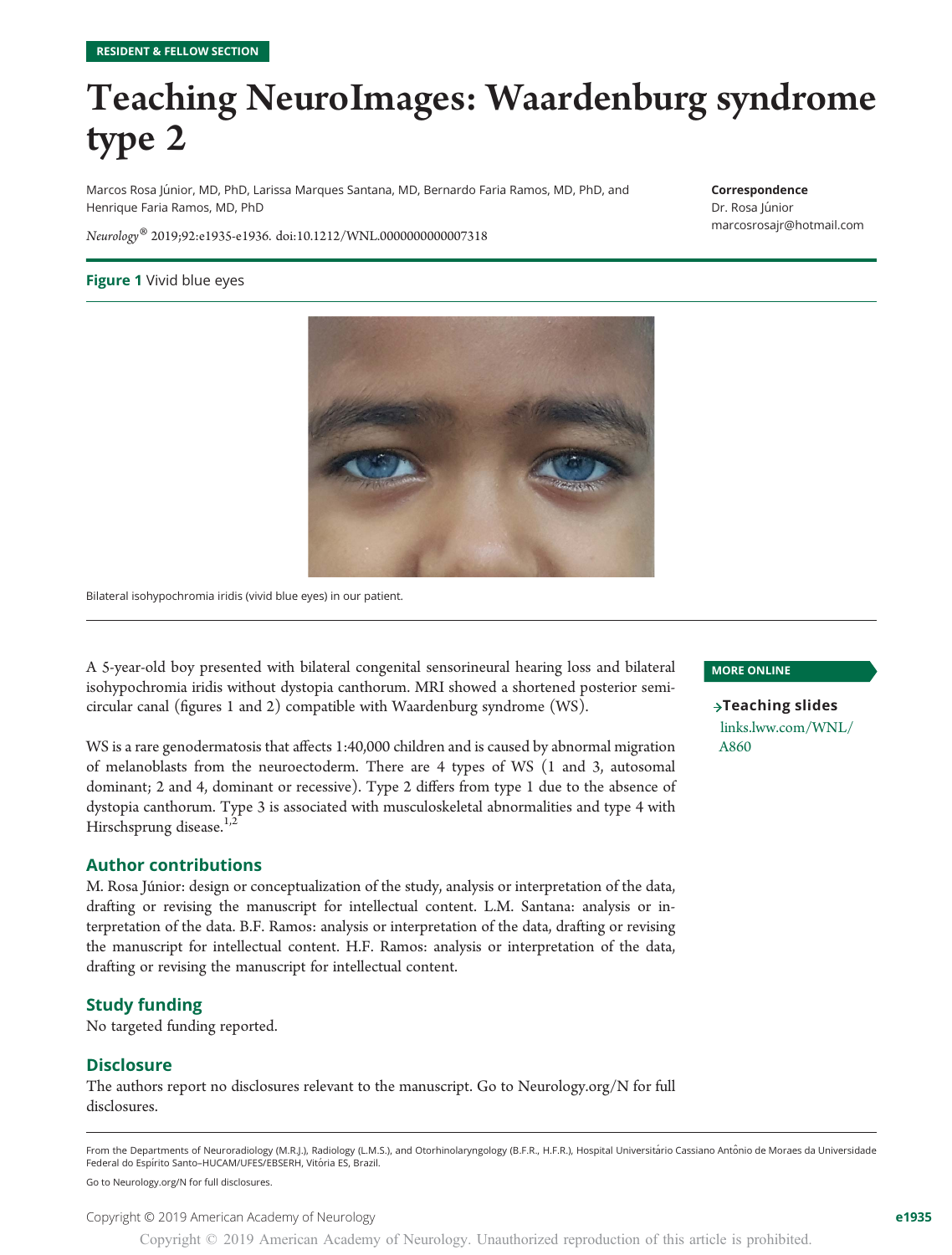#### Figure 2 MRI in Waardenburg syndrome



(A–C) Axial T2-weighted imaging (T2WI) shows normal superior semicircular canal (SC) (white arrows), normal lateral SC (yellow arrows), and shortened and<br>thick posterior SC (red arrows). (D) Sagittal T2WI and (E) 3D poster

### References<br>1. Read AP, Newt

- Read AP, Newton VE. Waardenburg syndrome. J Med Genet 1997;34:656-665.
- 2. Soni CR, Kumar G. Child Neurology: a patient with dissimilar eye color and deafness. Neurology 2010;74:e25–e26.

Copyright © 2019 American Academy of Neurology. Unauthorized reproduction of this article is prohibited.